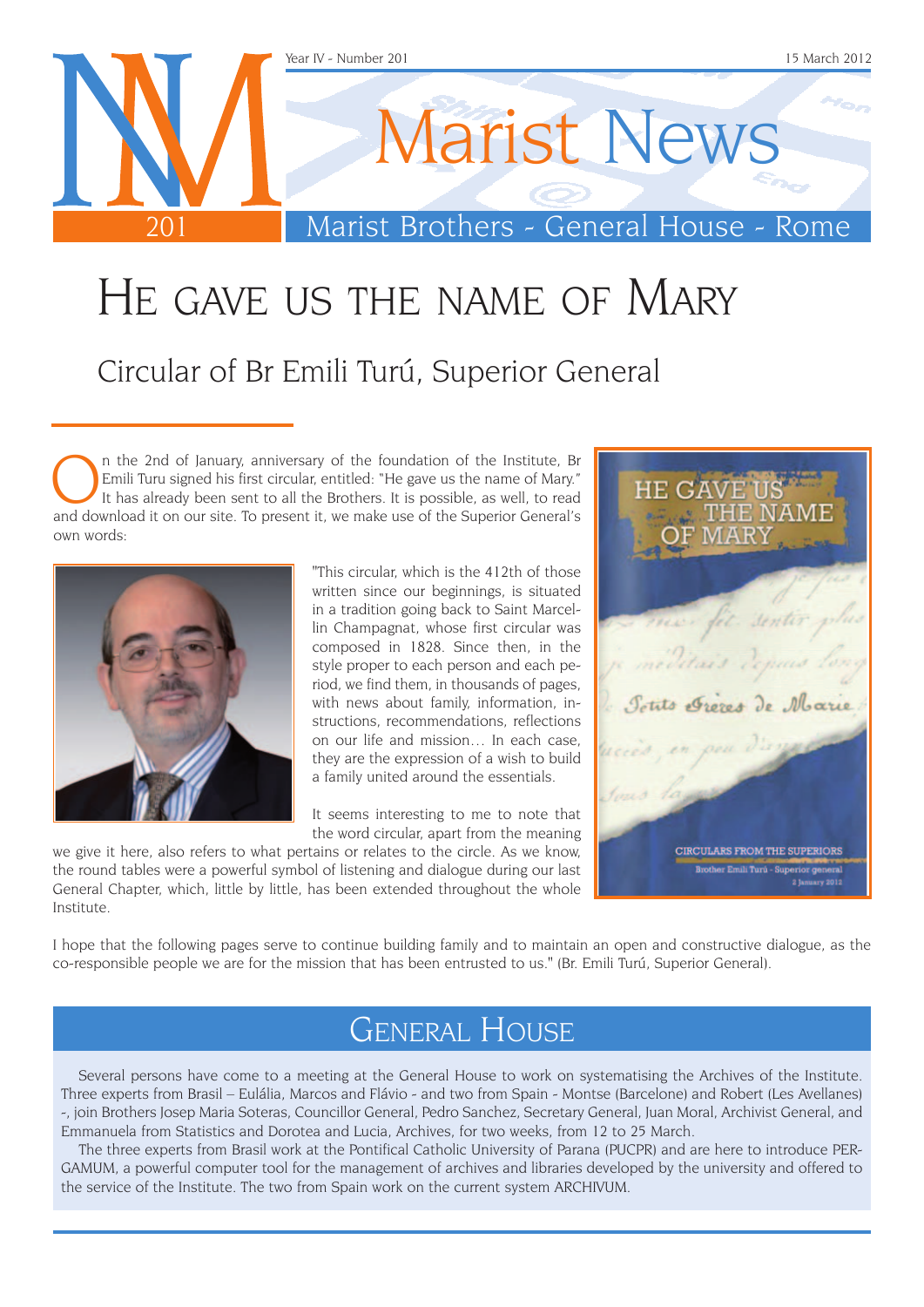# AD GENTES, CAMBODIA

Ad gentes Brother directs Catholic Church Student Center in Phnom Penh

The Catholic Church Student Center (CCSC) is the response of the Catholic Church to the needs of poor but gifted students -boys and he Catholic Church Student Center (CCSC) is the response of the Catholic Church to the needs of girls- who could not continue their

university education without support. Those students came from the programs that the parishes across the three dioceses of Cambodia have established in order to help impoverished Cambodian young people continue their high school education.

The project started in 1999 under the direction of Fr. John Ashley Evans SJ. The old rooms of Saint Joseph parish (Phsar Touch) were used as bedrooms, dining room and study hall. A new building

was constructed in September 2002, thanks to the donation granted by Missio, Aachen.

Missio has committed to funding the running cost of the project since September 2008.

The CCSC project not only aims to provide accommodation and pay the university fees for its students but it also provides for many programs which help them to grow and develop as human persons, as committed citizens, and as faithful Catholics if such is their decision. Some of these programs are: the bimonthly political debate; workshops on relevant issues; Christian Life Community groupsharing; sport tournaments; special sessions during the liturgical seasons; Taizé prayer; weekly Eucharistic celebration and daily moment of night prayer; English classes; and volunteering on social or pastoral services during the weekends.

To this date, eleven groups of students have benefited from this project completing successfully their university courses. Most of them play an important role in the animation of the local



Church; provide their professional services to NGOs, private and public institutions within the country and abroad; and are making a positive contribution to society. The CCSC is considered by the Cambodian Catholic Church as a significant project since it is the platform for Christian formation of young lay Catholics.

Nowadays the project supports 64 students (24 male and 40 female - 17 of them have accommodation in a rented house called St. Clare Center).

Bro. Diego Zawadzky, was appointed by Mgsr. Olivier Schmitthaeusler, the Vicar Apostolic of Phnom Penh, as the Coordinator of the CCSC project for the next three years starting from September 2011. As coordinator, Bro. Diego has the following responsibilities: (1) to monitor and encourage the spiritual, moral, intellectual, cultural and physical formation of all students of the

CCSC project - including those who have moved outside the Centers- by setting a suitable formation program; (2) to maintain a Christian community spirit in dealing with others and in solv-

> ing all internal problems; (3) to chair the weekly meetings of Executive Committee consisting of the Directors and assistant Directors of both Centers; (4) to monitor the financial and administrative matters to ensure transparency in transactions and (5) to prepare annual written reports to the funding agencies and for the Bishops´ Council.

> This responsibility is for Diego an extraordinary opportunity to be involved in the missionary life of the local Church

and to be in direct contact with a wide range of Cambodian young people, which will allow him to know them better and to serve them effectively. It is also an opportunity to establish strategic contacts with Church leaders and, of course, an invaluable space to improve his Khmer language skills. All this surely will later render benefits for the Marist presence in Cambodia and especially on the vocations ministry field.

Diego is confident on the spiritual and material support from the global Marist family and in a special way from all those who are part of the Ad Gentes Sector.

 $\mathcal{L}_\text{max}$ Would you like to become an Ad Gentes missionary? Contact your Provincial and inform the Ad Gentes coordination in Rome in the email: teofilominga@ gmail.com

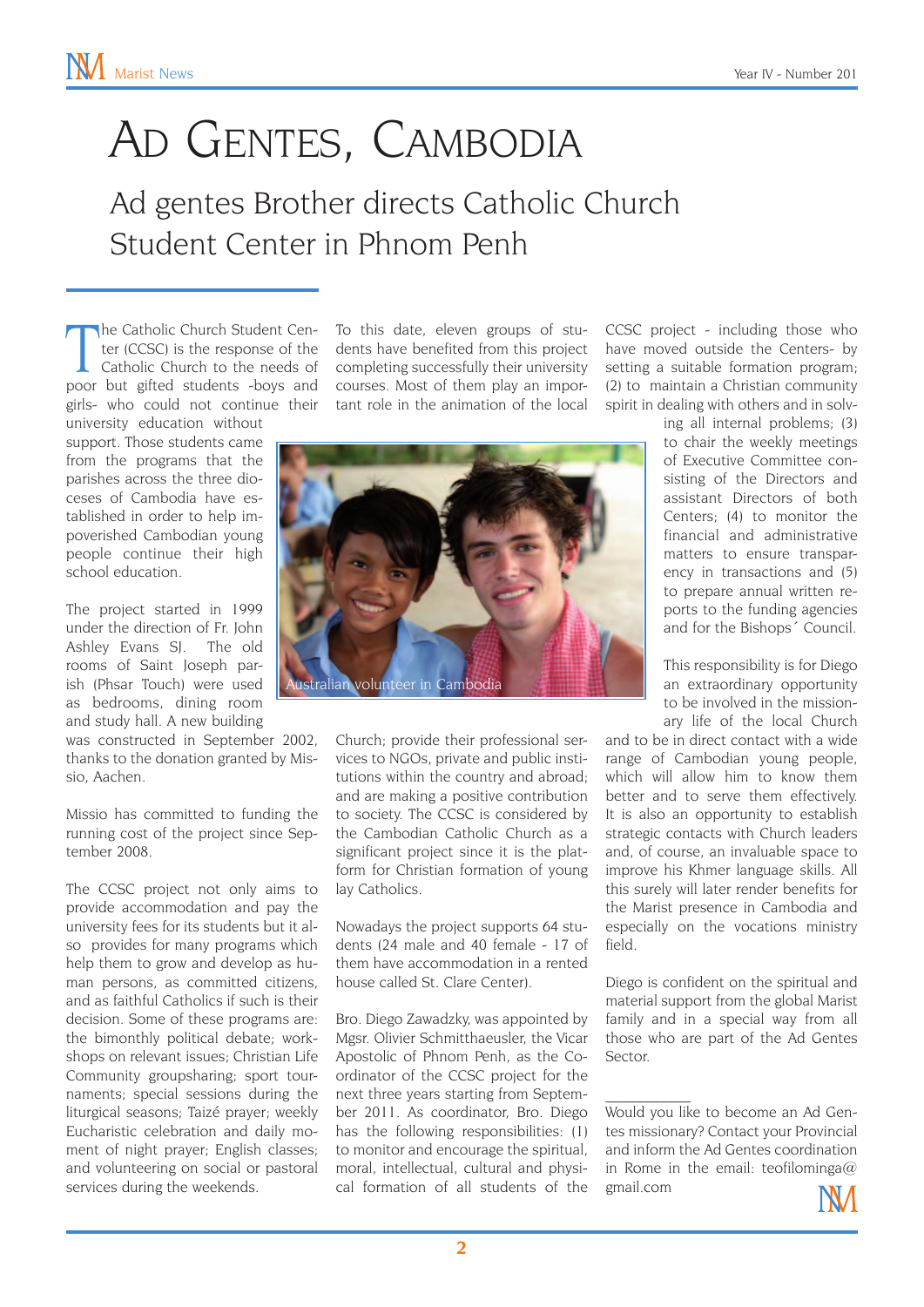## New provincials

## Province of "Brasil Centro-Sul" and Province of United States

T he Province of "Brasil Centro-Sul" has a new Provincial since December 2011. Br Joaquim Sperandio took office during the Chapter held in Curitiba. Br Ben Consigli has just been confirmed by his confreres for a new term as Provincial of the United States, which will begin on the occasion of the Chapter to be held in June.

#### Br. Joaquim Sperandio, Brasil Centro-Sul



Br Joaquim Sperandio was born on 7 March 1949 in the State of Santa Catarina in the city of Rio do Sul, SC.

He became a Marist junior in 1961. His

formation as junior/postulant, novice and scholastic, took place respectively in the houses of: São Bento do Sul, SC; Passo Fundo, RS, and Santa Maria, RS. He made first profession in 1968 and perpetual profession in 1973.

In addition to a degree in Physical Education obtained in Joinville, SC, he has a degree in Methodology of Teaching from the Pontifical Salesian University in Rome.

Br Joaquim has always been distinguished for happiness and joviality, which have certainly helped him as a formator and co-ordinator of vocations ministry. He inherits from his family the religious spirit, tenacity in work and a healthy optimism. As a lover of sports,

he did studies in this area. To further these interests, the Province gave him the opportunity to study in Rome, a wise decision confirmed by his subsequent responsibilities.

Up to 1976 he taught in various Marist colleges in the then Province of Santa Catarina. From 1976 to 2008 he carried out the work of formator in various houses and levels. At various times he was the vocations co-ordinator of the Province. For 12 years he acted as provincial councillor. In 2009 he was elected vice-provincial and took charge of co-ordinating the Province's Consecrated Life and Laity Sector. On 3 December 2011, he assumed the charge of Provincial Superior, replacing Br Davide Pedri for a first term.

### Br. Ben Consigli, United States

Born on November 25, 1962, in Elmhurst, New York, USA, Ben graduated from Archbishop Molloy High School, a Marist Brothers' secondary school, in Queens, New York. He holds a Bachelor of Arts degree in History and Humanities from Queens College of the City University of New York, a Master of Arts degree in History from Rutgers University in New Jersey, and a Professional Diploma in Educational Administration from Saint John's University in New York. During his twenty five years as a Marist Brother, Ben has served as a secondary school teacher and administrator in various Marist schools in New York, New Jersey and Texas.

Ben has served as a Provincial Councilor for the former Esopus Province from 1998-2001, and for the American Province from 2003 to 2009. He has also served as a member of the Province Finance Team from 2001-2009. With the restructuring of the two American Provinces in 2003, Ben was elected as an Assistant Provincial whose areas of responsibility focused on the Prov-